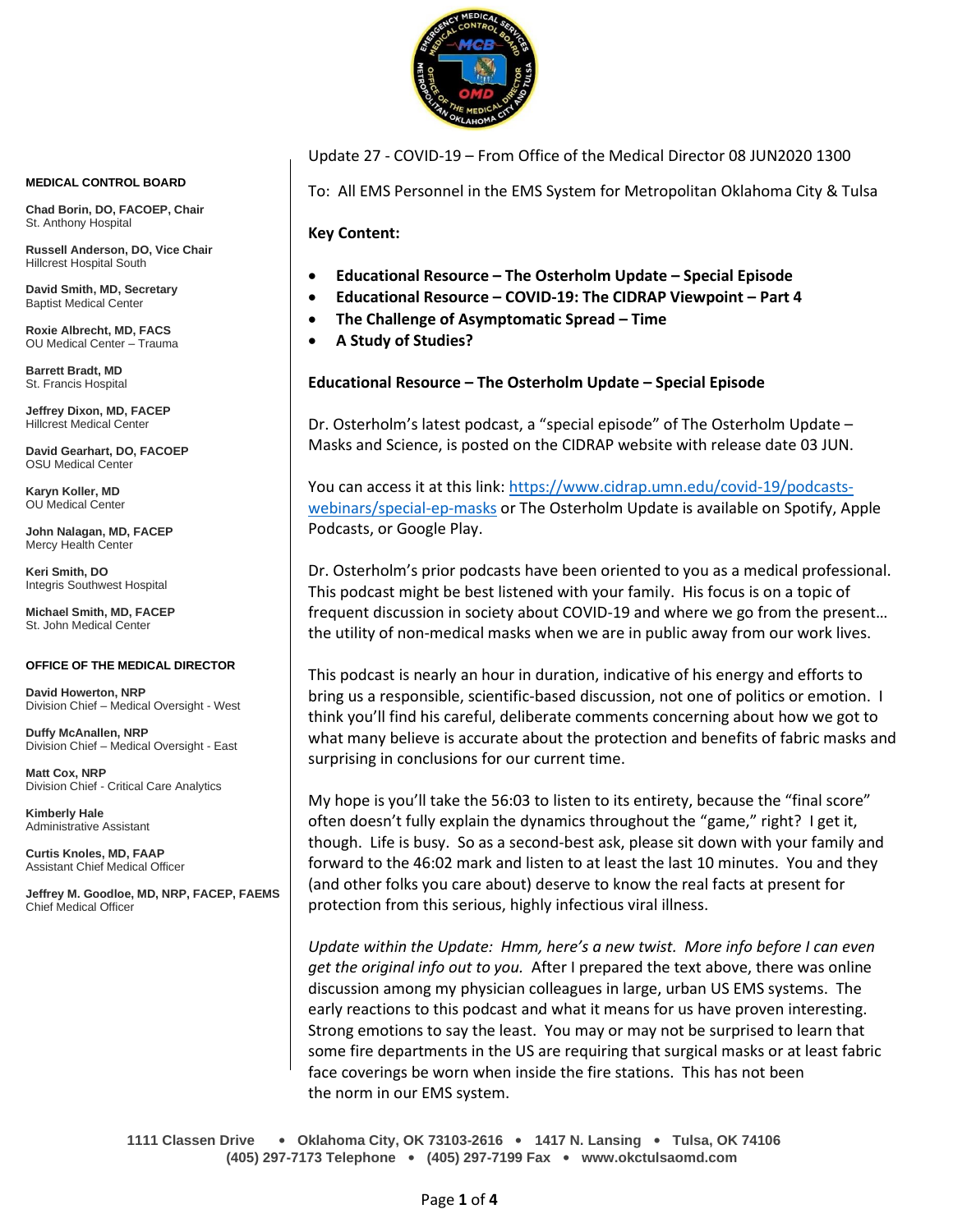You haven't heard me push for mandatory masks within duty quarters and I'm not at this time. Is the intent in systems doing this pro-health? Certainly. My concern is that of false security. Even surgical masks are a "three-sided fence" when trying to contain the spread of this coronavirus. So much of our breathing gets funneled out the side of these surgical masks that there is little to no filtering of aerosols and even some respiratory droplets can escape from the sides. It's also interesting (and concerning) when seeing how people subconsciously wear them to see how many noses are in full display over the top of these masks. Non-medical masks (aka "face coverings") are even less effective, especially when many members of the public pull them down around their necks to speak. Defeats any point of wearing them, right?

Should we just quit wearing masks at all when we are NOT at work and NOT treating a patient we believe has COVID-19? It's eye-opening that some of my colleagues make that leap in belief that is what I'm saying via email just because I'm pointing out the lapses of security in wearing any of these non-N95 masks. Until the past few weeks, who knew masks in a viral pandemic could invoke religious level emotions and debates?

Here's my point, adhering to what science allows us to accurately say…at least for now. An N95 respirator mask DOES provide good protection from inhaling the SARS-CoV-2 virus. Obviously though, you and I must also be smart about the other parts of the "MEGG" PPE and in donning AND doffing those parts correctly AND in safe decontamination of apparatus, particularly ambulances transporting these concerning patients to hospital. The NON-N95 masks and fabric face coverings can help a little in catching some respiratory droplets here and there, but they simply don't work to protect us much at all. That doesn't mean suddenly quit wearing them, but more than ever, beware of the risks. What exactly do I mean then that we should be doing away from work to protect ourselves and our families?

Actions speak louder than words, so very transparently here's my own personal life actions:

Since mid-March I've dined in a restaurant exactly three times. Each of these three meals, I chose a time when the restaurant didn't have many diners so that the closest fellow diner was at least 12 feet via open air away. I ate and left, making it a point to still enjoy the meal and support the restaurant and its employees, while also limiting my time inside the dining room. Remember that example of air flow in a restaurant from Dr. Erin Bromage in Update 20? Otherwise, I'm using food delivery services, the hospital cafeteria, or my own cooking skills after list-focused, time-limited grocery store shopping, most commonly shopping there at off hours. Get the theme? Distance between others and me.

As an emergency physician, apart from my EMS roles, I'm predictably allocated a limited supply of N95 respirator masks for my shifts in the Emergency Department. The number of N95s I have discarded in trash since this all began? Zero. I would discard them if they were soiled or mis-shaped through use. I treat them carefully to avoid having to do that. After 5 days, virologists believe that any SARS-CoV-2 viruses and particles trapped by these masks are dead/inactive/harmless. So based upon further reading, understanding, and listening to this latest podcast from Dr. Osterholm? You guessed it, I'm putting aside the fabric masks generously made and shared with me by a distant relative and I'm using a previously used N95 respirator mask when I'm out doing some personal life errands I can't accomplish via online ordering and delivery.

If you have some work used N95 respirator masks that you are hoping you don't need ahead (though saving them just in case), use one of those instead of a fabric face covering. Treat it gently so it can be used repeatedly and you aren't burning through them away from work. What about your family? It's a personal judgement call and remember that without formal fit-testing, an N95 respirator could also provide false security. If you choose to allocate a previously work-issued N95 respirator mask to a family member, that again is a personal judgment call. I am asking that you avoid purchasing N95 or KN95 masks for non-medical work reasons because we as a country do need to still prioritize the availability of these masks to the health care professionals (aka YOU!) for a second wave of COVID-19 ahead. We also need to be good world citizens in helping the availability of these masks to our brothers and sisters afar. I'll put this in print: I promise that I am not and will not be purchasing N95s or KN95s to divert them to my personal family members. I want those available now and in the future available for you at work and for our medical colleagues.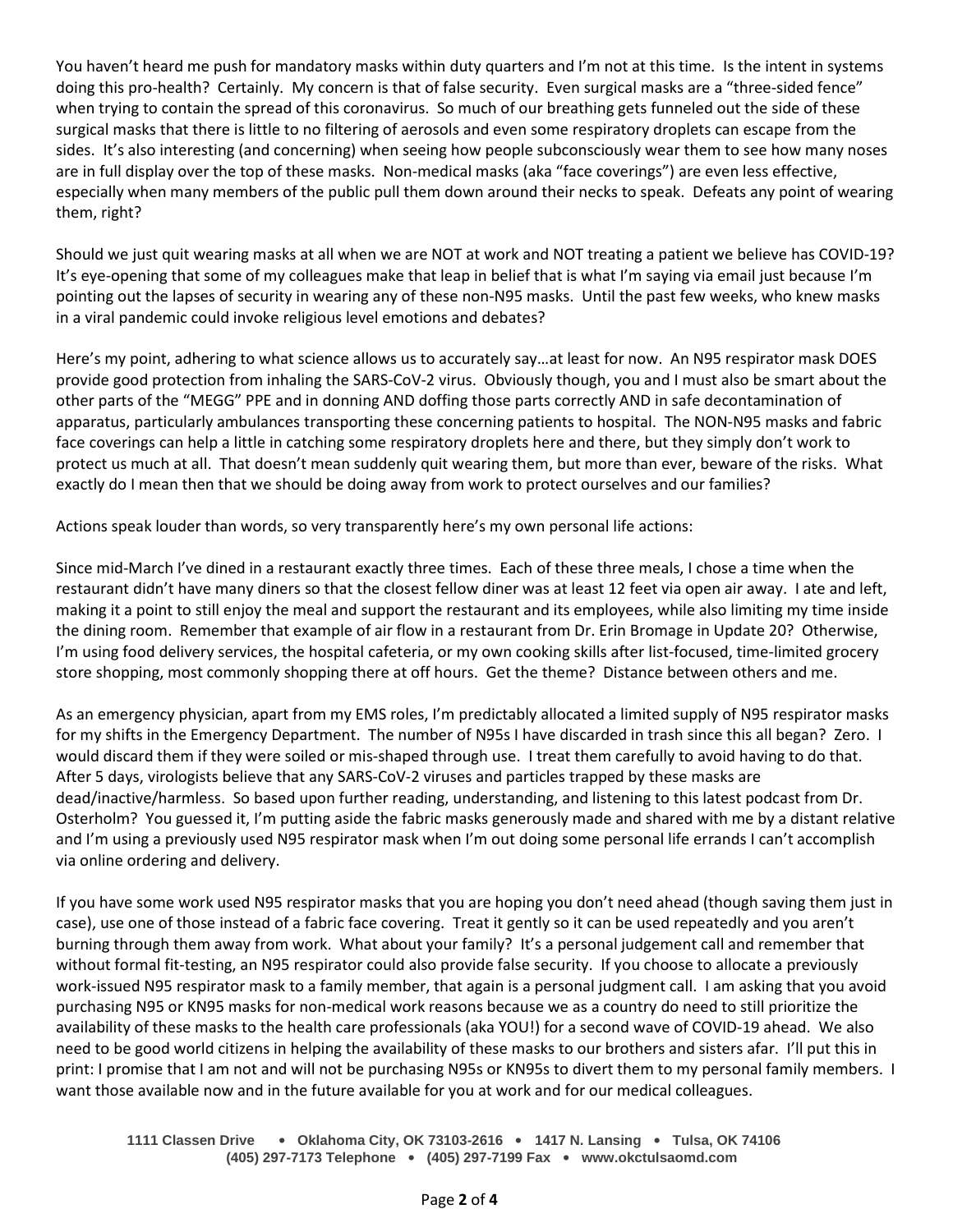Okay, maybe more word space than I intended to take on this, but your health and your family's health is important. N95, KN95, surgical-style masks, or fabric face coverings…. distance, distance, distance. Please. I see too many people when I'm out using a non-N95 as a "personal force field" protectant and then interacting with others at too close a distance. There's little to no safety in that. One last thought, whatever is on your face away from work? Just conduct your personal business as if the folks around you have no masks at all. And in that case, you'd apply? Yes! Distance.

## **Educational Resource – COVID-19: The CIDRAP Viewpoint – Part 4**

Dr. Michael Osterholm, his team of accomplished public health professionals, and some talented guests of theirs also have released Part 4 of their *COVID-19: The CIDRAP Viewpoint*. This one is "Contact tracing for COVID-19: Assessing needs, using a tailored approach."

Maybe surprisingly, I'm NOT recommending you spend much time reading this for now. I'm including it here as a timely bookmark for what's ahead of us. This is a thoughtful read about the challenges of conducting contract tracing with the SARS-CoV-2 virus, given we increasingly understand it can be spread from asymptomatic individuals and how easily it can be spread in general. Both of those characteristics complicate efforts to identify contacts, working towards selfquarantine. Because that's all there is right now, self-quarantine, not a "one pill" cure, "booster shot," or vaccine.

Widespread COVID-19 in a community makes contact tracing nearly impossible and so resource (time, labor, and money) intensive, that it doesn't make much sense unless catching the very beginnings of an outbreak (now in our past) or the vestiges of a pandemic to "put out the embers" so to speak.

This said, this report helps us understand the valiant work of our public health departments and our colleagues there as they too prepare for the coming second wave. You can find the fourth issue here: <https://www.cidrap.umn.edu/sites/default/files/public/downloads/cidrap-covid19-viewpoint-part4.pdf>

### **The Challenge of Asymptomatic Spread – Time**

Further evidence that contact tracing is nearly impossible at present is this article in *Time* describing a just released study in the *Annals of Internal Medicine*. How significant (how common?) is a source of a person's COVID-19 infection from an asymptomatic source? According to this study, that evaluated several different populations, at least 30% of the time and perhaps as often as 45%! Good luck finding those sources of infection. Here's the link to the *Time* article: <https://time.com/5848949/covid-19-asymptomatic-spread/>

# **A Study of Studies?**

Wait, did you read that right? Yes. Some researchers spend their entire scientific career doing studies of multiple other studies. When someone pulls together the findings from smaller studies to see a bigger picture, that's called a metaanalysis. Researchers must be careful they are comparing Gravenstein apples to Gravenstein apples and not to Alphonso mangoes or some seriously flawed conclusions will result. So, reader beware, a meta-analysis must be done carefully, reviewed by peers carefully prior to publication, and when published read carefully to make sure it was, in fact, done carefully. Here's a meta-analysis out of Canada, published in the *Journal of Medical Virology* (sounds pretty narrowly focused and just the focus we need right now when discussing SARS-CoV-2: <https://onlinelibrary.wiley.com/doi/epdf/10.1002/jmv.26041>

Key findings of this resource courtesy of those dynamic medical students and their partners at COVID-19 Literature Surveillance Team [\(https://www.covid19lst.org/\)](https://www.covid19lst.org/) include:

Typical COVID-19 infected person spreads it to 3.15 others (no, I don't know what a 0.15 person looks like either).